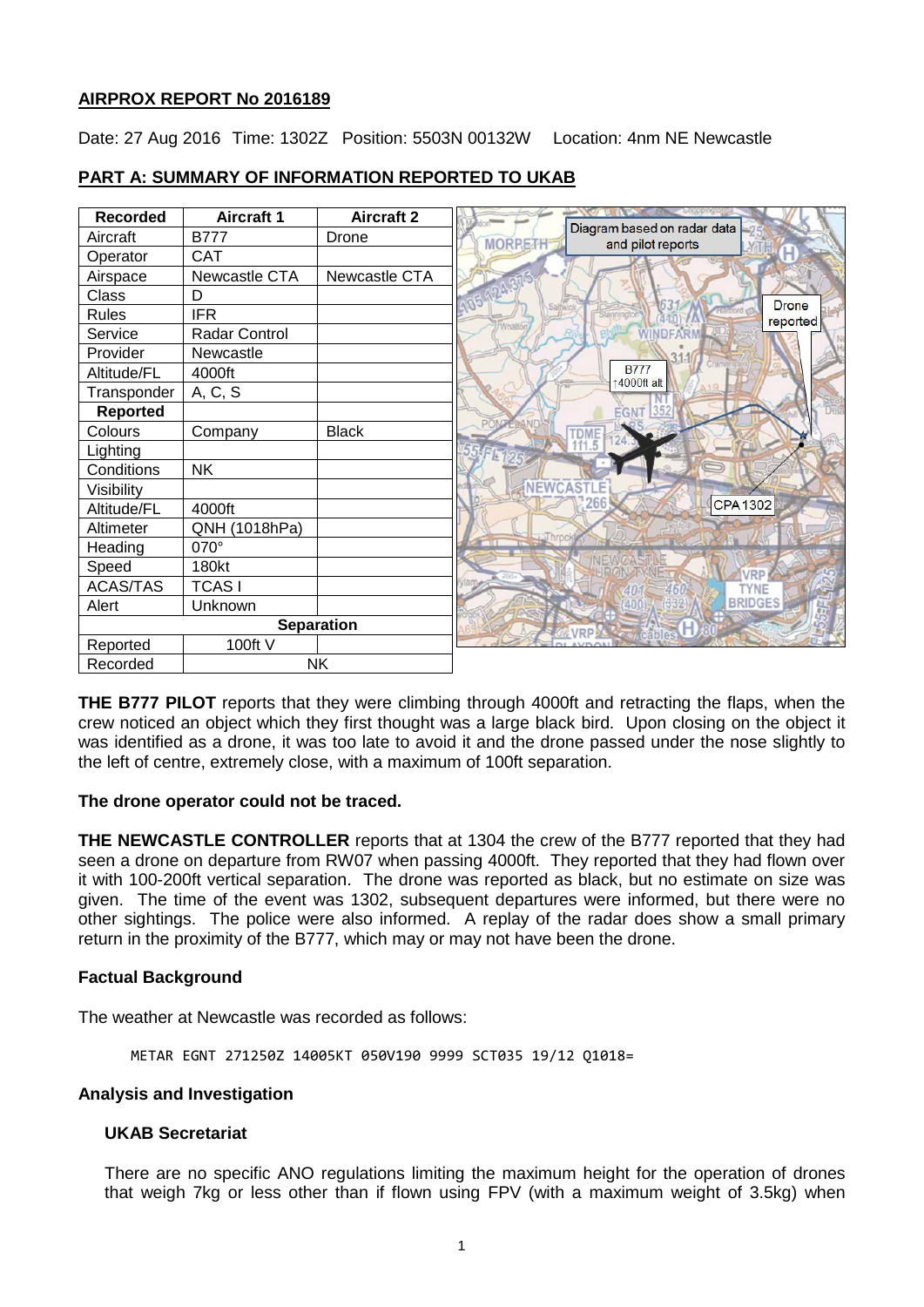1000ft is the maximum height. Drones weighing between 7kg and 20kg are limited to 400ft unless in accordance with airspace requirements. Notwithstanding, there remains a requirement to maintain direct, unaided visual contact with the aircraft sufficient to monitor its flight path in relation to other aircraft, persons, vehicles, vessels and structures for the purpose of avoiding collisions. CAP 722 gives guidance that, within the UK, visual line of sight (VLOS) operations are normally accepted to mean a maximum distance of 500m [1640ft] horizontally and 400ft [122m] vertically from the Remote Pilot.

Neither are there any specific ANO regulations limiting the operation of drones in controlled airspace if they weigh 7kg or less other than if flown using FPV (with a maximum weight of 3.5kg) when they must not be flown in Class A, C, D or E, or in an ATZ during notified hours, without ATC permission. Drones weighing between 7kg and 20kg must not be flown in Class A, C, D or E, or in an ATZ during notified hours, without ATC permission. CAP722 gives guidance that operators of drones of any weight must avoid and give way to manned aircraft at all times in controlled Airspace or ATZ. CAP722 gives further guidance that, in practical terms, drones of any mass could present a particular hazard when operating near an aerodrome or other landing site due to the presence of manned aircraft taking off and landing. Therefore, it strongly recommends that contact with the relevant ATS unit is made prior to conducting such a flight.

Notwithstanding the above, all drone operators are also required to observe ANO 2016 Article 94(2) which requires that the person in charge of a small unmanned aircraft may only fly the aircraft if reasonably satisfied that the flight can safely be made, and the ANO 2016 Article 241 requirement not to recklessly or negligently cause or permit an aircraft to endanger any person or property. Allowing that the term 'endanger' might be open to interpretation, drones of any size that are operated in close proximity to airfield approach, pattern of traffic or departure lanes, or above 1000ft agl (i.e. beyond VLOS (visual line of sight) and FPV (first-person-view) heights), can be considered to have endangered any aircraft that come into proximity. In such circumstances, or if other specific regulations have not been complied with as appropriate above, the drone operator will be judged to have caused the Airprox by having flown their drone into conflict with the aircraft.

At the time of the incident the CAA had published Drone Aware<sup>[1](#page-1-0)</sup> which states the responsibilities for flying unmanned aircraft. This includes:

'You are responsible for avoiding collisions with other people or objects - including aircraft. Do not fly your unmanned aircraft in any way that could endanger people or property. It is illegal to fly your unmanned aircraft over a congested area (streets, towns and cities). …, stay well clear of airports and airfields'.

However, a new joint CAA/NATS web site<sup>[2](#page-1-1)</sup> now provides information and quidance associated with the operation of Unmanned Aircraft Systems (UASs) and Unmanned Aerial Vehicles (UAVs) and CAP722 (UAS Operations in UK Airspace) provides comprehensive guidance.

## **Summary**

An Airprox was reported when a B777 and a drone flew into proximity at 1302 on Saturday  $27<sup>th</sup>$ August 2016. The B777 pilot was operating under IFR, and in receipt of a Radar Control Service from Newcastle. The drone operator could not be traced.

<span id="page-1-0"></span><sup>1</sup> CAP 1202

l

<span id="page-1-1"></span><sup>2</sup> dronesafe.uk